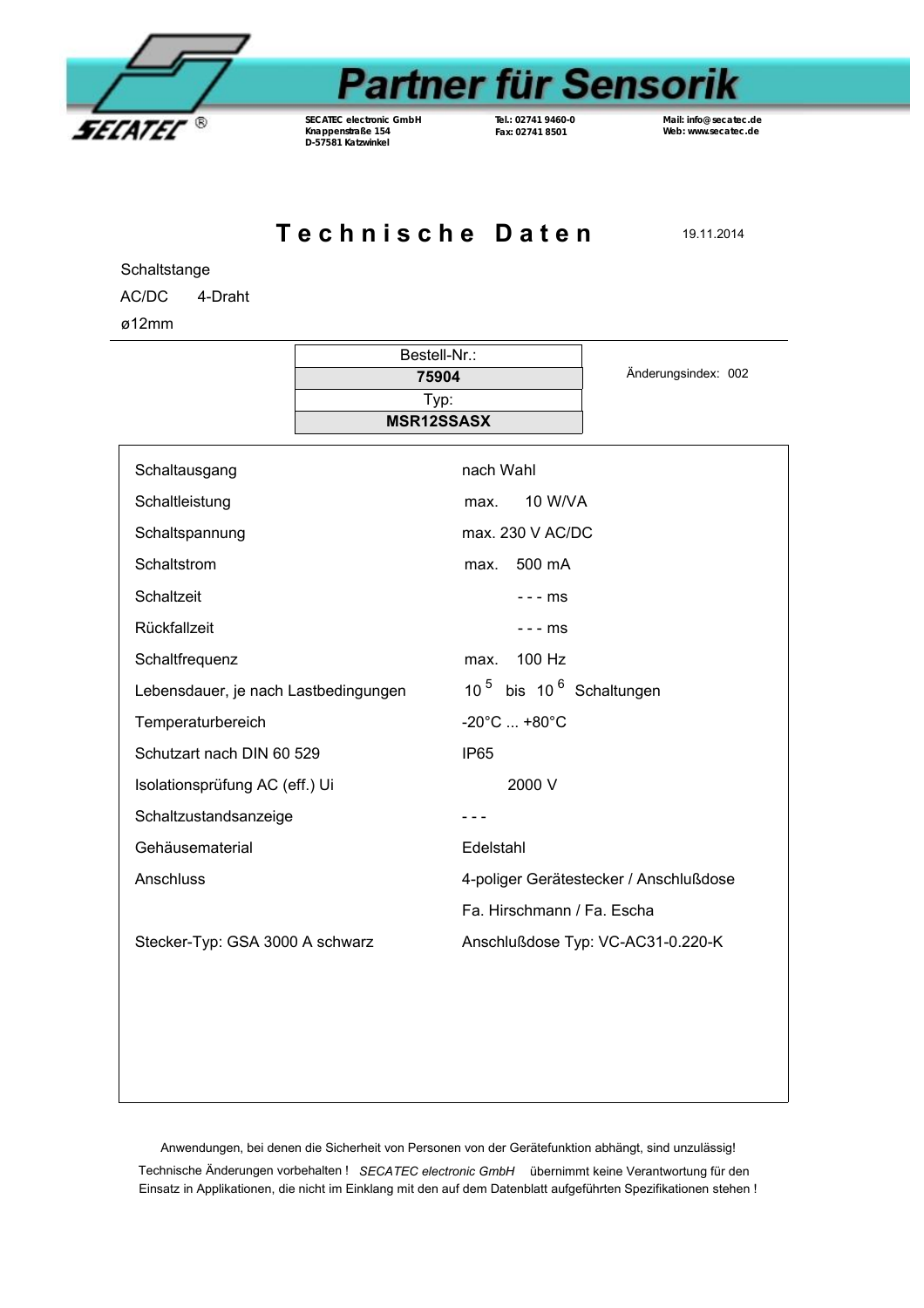

## **Your Sensor Partner**

*SECATEC* **electronic GmbH Knappenstrasse 154 D-57581 Katzwinkel**

**phone: +49 2741 9460-0 fax: +49 2741 8501**

**mail: info@secatec.de web: www.secatec.de**

**t e c h n i c a l d a t a** 19.11.2014

contact rod

AC/DC 4-wire

ø12mm

|                                         | ident-no.:                 |                                          |  |
|-----------------------------------------|----------------------------|------------------------------------------|--|
|                                         | 75904                      | revision index: 002                      |  |
|                                         | type:<br><b>MSR12SSASX</b> |                                          |  |
|                                         |                            |                                          |  |
| output                                  |                            | at option                                |  |
| switching capacity                      |                            | 10 W/VA<br>max.                          |  |
| switching voltage                       |                            | max. 230 V AC/DC                         |  |
| switching current                       |                            | 500 mA<br>max.                           |  |
| switch on time                          |                            | - - - ms                                 |  |
| switch off time                         |                            | - - - ms                                 |  |
| switching frequency                     |                            | 100 Hz<br>max.                           |  |
| lifetime at nominal load                |                            | 10 $5$ to 10 $6$ operations              |  |
| operating temperature range             |                            | $-20^{\circ}$ C $+80^{\circ}$ C          |  |
| degree of protection acc. to DIN 60 529 |                            | <b>IP65</b>                              |  |
| dielectric test voltage ac (rms.) Ui    |                            | 2000 V                                   |  |
| on/off indication                       |                            | - - -                                    |  |
| housing material                        |                            | stainless steel                          |  |
| connection                              |                            | 4-pole appliance connector / contact box |  |
|                                         |                            | Fa. Hirschmann / Fa. Escha               |  |
| connector-type: GSA 3000 A black        |                            | contact box type: VC-AC31-0.220-K        |  |
|                                         |                            |                                          |  |
|                                         |                            |                                          |  |
|                                         |                            |                                          |  |
|                                         |                            |                                          |  |

Applications are inadmissible when safety of persons depends on the function of the device.

*SECATEC electronic GmbH* reserves the right to change or discontinue these products without notice and does not assume any liability arising by use the product with non-compliance of this specifications.